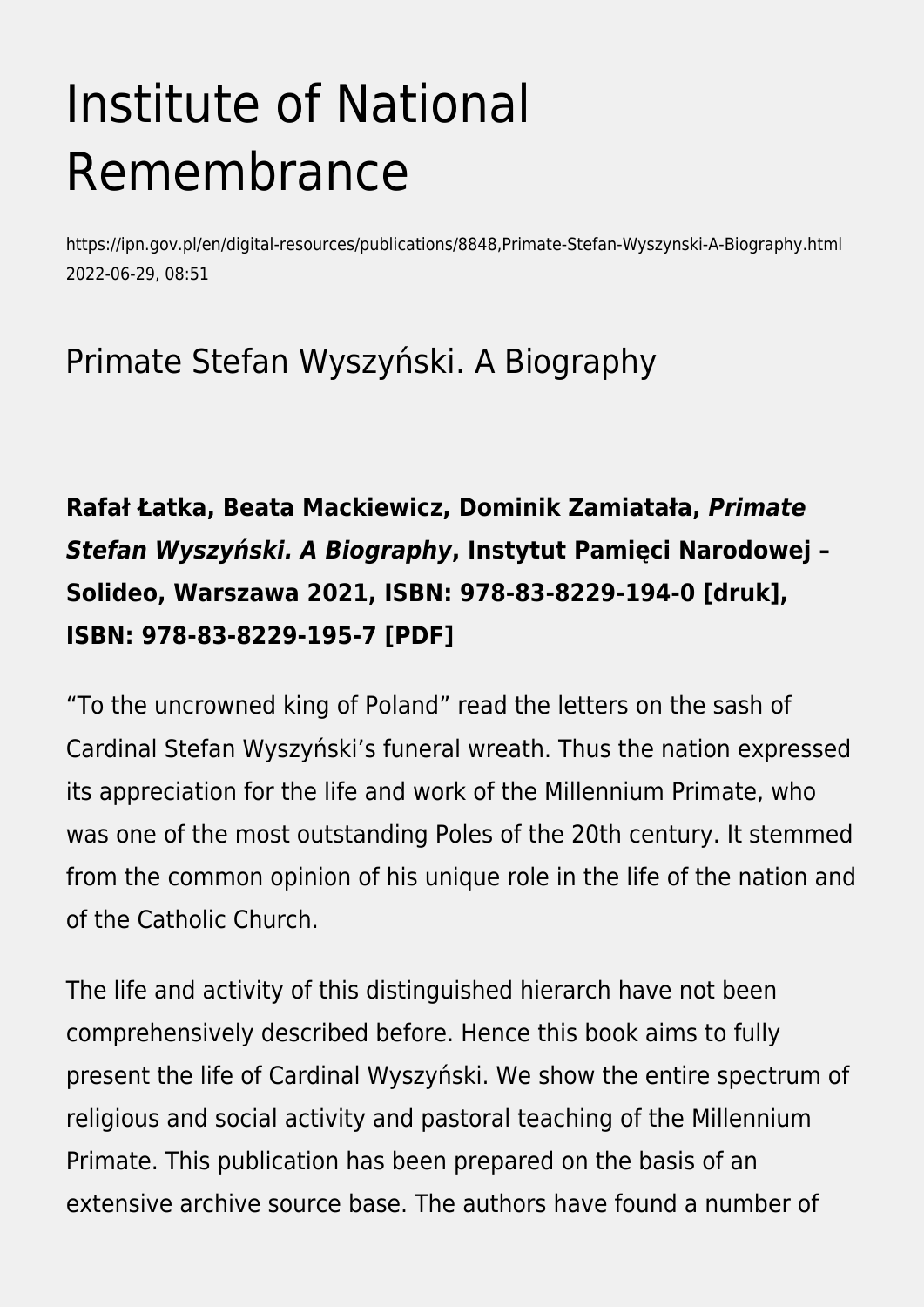previously unpublished materials, verified previous findings, and proposed a novel interpretation of this key figure in Polish history.

# Downloads

[Primate Stefan Wyszyński. A Biography \(pdf, 3.76 MB\) 10.09.2021 16:08](https://ipn.gov.pl/download/2/37736/StefanWyszynskiBiografiaangtargi.pdf)

### Opcje strony

- **[Print](https://ipn.gov.pl/javascript:winopen() [this page](https://ipn.gov.pl/javascript:winopen()**
- [Generate PDF](https://ipn.gov.pl/en/digital-resources/publications/8848,Primate-Stefan-Wyszynski-A-Biography.pdf) [of this page](https://ipn.gov.pl/en/digital-resources/publications/8848,Primate-Stefan-Wyszynski-A-Biography.pdf)
- [Notify](https://ipn.gov.pl/en/powiadom/8848,dok.html?poz=digital-resources/publications&drukuj=window) [about this page](https://ipn.gov.pl/en/powiadom/8848,dok.html?poz=digital-resources/publications&drukuj=window)
- Share this article
- [Share](https://www.facebook.com/sharer/sharer.php?u=https://ipn.gov.pl/en/digital-resources/publications/8848,Primate-Stefan-Wyszynski-A-Biography.html) [on Facebook](https://www.facebook.com/sharer/sharer.php?u=https://ipn.gov.pl/en/digital-resources/publications/8848,Primate-Stefan-Wyszynski-A-Biography.html)
- [Share](https://twitter.com/share) [on Twitter](https://twitter.com/share)